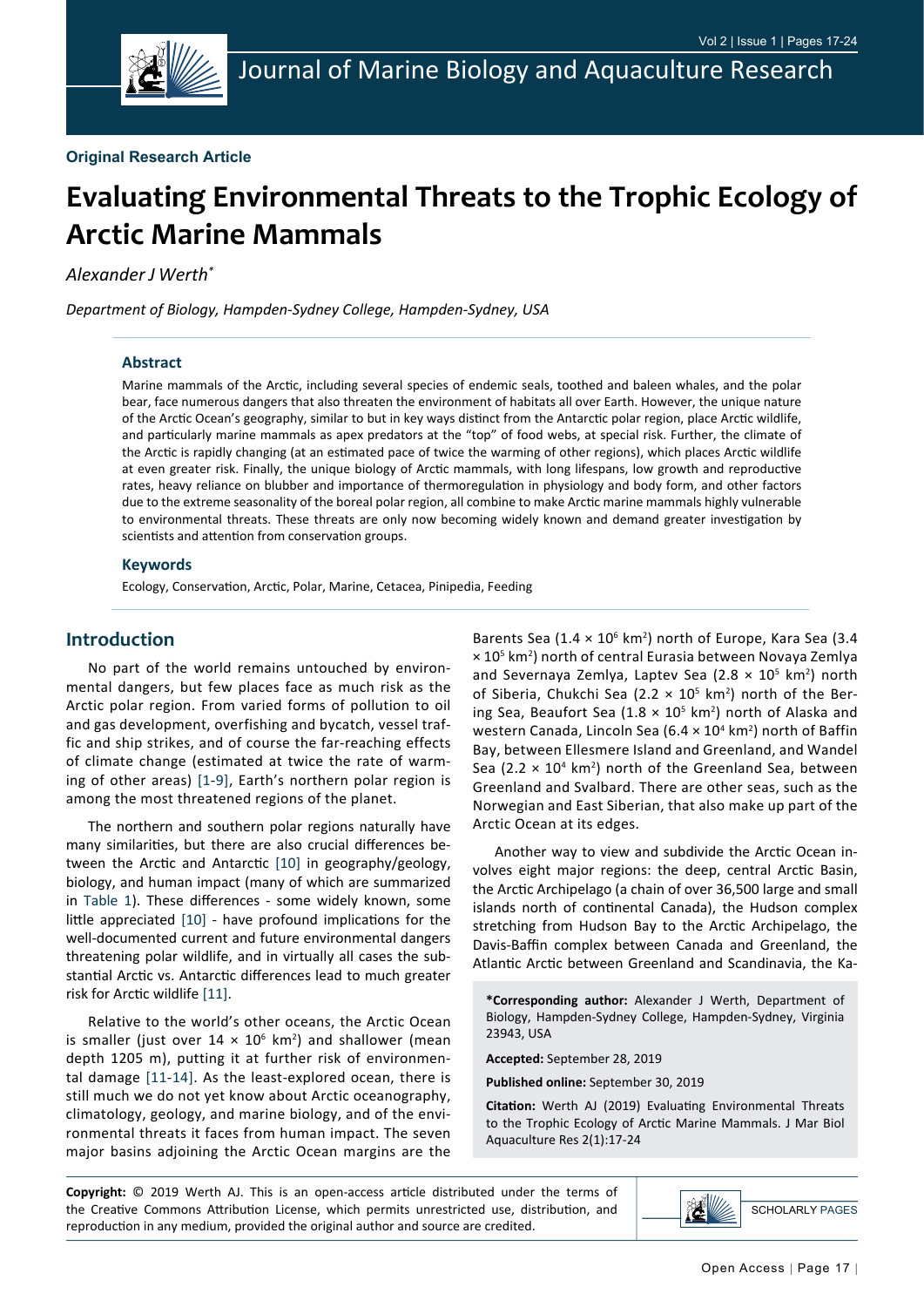<span id="page-1-0"></span>**Table 1:** Trophic ecology of the Arctic and Antarctic regions differs widely due to multiple geographic, climatological, biological, and anthropogenic factors.

| <b>Difference</b>             |                                                                                                                                                                   | Result    |                                                                                                                                                                        |  |
|-------------------------------|-------------------------------------------------------------------------------------------------------------------------------------------------------------------|-----------|------------------------------------------------------------------------------------------------------------------------------------------------------------------------|--|
| Geographic/geological factors |                                                                                                                                                                   |           |                                                                                                                                                                        |  |
| ٠                             | Arctic is mostly ocean; Antarctica is solid continent                                                                                                             | $\bullet$ | Arctic region is warmer and thus more susceptible to climate change                                                                                                    |  |
| $\bullet$                     | Shallow Arctic Ocean has many ridges and seamounts<br>and is largely continental shelf                                                                            | ٠         | Much greater opportunity for upwelling and trophic exchange in Arctic                                                                                                  |  |
| $\bullet$                     | Arctic has rim with many active volcanoes; Antarctica<br>has many mountains but only two active volcanoes                                                         | $\bullet$ | Arctic is warmer, more geologically active, and has more nutrient<br>influx                                                                                            |  |
| $\bullet$                     | Half of Arctic is continental shelf                                                                                                                               | $\bullet$ | Arctic Ocean is shallower and warmer                                                                                                                                   |  |
| ٠                             | Thousands of islands in Arctic                                                                                                                                    | ٠         | Arctic has much more shoreline area                                                                                                                                    |  |
| ٠                             | Antarctic is much higher                                                                                                                                          | ٠         | Antarctic is colder                                                                                                                                                    |  |
| ٠                             | Stronger sustained winds in Antarctica                                                                                                                            | ٠         | Antarctic is colder                                                                                                                                                    |  |
| ٠                             | Arctic thought to hold half of world's petroleum<br>deposits; Antarctic rich in minerals                                                                          | ٠         | Extensive Arctic energy exploration and extraction; potential for<br>mining of Arctic Ocean bottom but on land in Antarctica                                           |  |
| ٠                             | Arctic has many rivers that feed into it                                                                                                                          | ٠         | Arctic receives influx of nutrient-rich organic and inorganic sediments                                                                                                |  |
| $\bullet$                     | Much outflow from and inflow into Arctic from currents<br>and rivers; little in Antarctic                                                                         | $\bullet$ | Great exchange of nutrients and other materials in Arctic, leading to<br>complex and varied ecology                                                                    |  |
| ٠                             | Antarctica has single main circumpolar current<br>(surrounding single land mass)                                                                                  | $\bullet$ | Antarctic has fewer opportunities for heat exchange and is thus colder                                                                                                 |  |
| $\bullet$                     | Deep ocean conveyor carries cold, dense, saline water<br>around Antarctica, but overturns (carrying surface<br>water deeper) at margins of Arctic                 | $\bullet$ | Arctic overturn leads to heat exchange and exchange of organic and<br>inorganic nutrients                                                                              |  |
| $\bullet$                     | Arctic has more complex system with many currents<br>and gyres, including exchange of warm & cold waters<br>with Atlantic and Pacific Oceans                      | $\bullet$ | Arctic is oceanographically and climatologically more complex which<br>potentially leads to more complex marine biology                                                |  |
| ٠                             | Thinner ice of Arctic (with no continent) leads to leads<br>(channels) and polynyas                                                                               | ٠         | More open water and more complex ice surface for marine life in<br>Arctic                                                                                              |  |
| $\bullet$                     | Different kinds of ice: Antarctic has freshwater ice &<br>snow, Arctic has mostly frozen salty seawater ice with<br>some freshwater snow or multi-year ice on top | ٠         | Possibly more physically and biologically complex ice surface for<br>marine life in Arctic                                                                             |  |
| ٠                             | Arctic icebergs smaller, shorter; massive Antarctic bergs   ●<br>are vast shelves or high and deep                                                                |           | Lots opportunities for Antarctic sea ice algae, but Antarctic ice less<br>prone to melting                                                                             |  |
| ٠                             | Arctic is warming faster than Antarctic                                                                                                                           | $\bullet$ | Thinner ice, more nutrient exchange, and more risk to Arctic wildlife                                                                                                  |  |
| ٠                             | Much greater annual fluctuation of Arctic sea ice, plus<br>increasing overall loss                                                                                | ٠         | Short-term annual changes to Arctic ice make ecology more complex;<br>long-term changes put Arctic wildlife at great risk                                              |  |
|                               | <b>Major biological factors</b>                                                                                                                                   |           |                                                                                                                                                                        |  |
|                               | Arctic has flora with vast tundra, Antarctica has no<br>vegetation except few lichens                                                                             | ٠         | Arctic supports terrestrial herbivores (caribou, musk ox, hares,<br>lemmings) which are involved in biogeochemical cycles and release<br>waste which flows into Arctic |  |
| ٠                             | Arctic climate and herbivores support large terrestrial/<br>marine predators (polar bear, wolf, fox)                                                              | ٠         | Marine mammals of Antarctic do not face threat of predators from<br>land                                                                                               |  |
| $\bullet$                     | Both Arctic and Antarctic have marine predators (killer<br>whales, leopard seals)                                                                                 | $\bullet$ | Marine mammals of Antarctic face predation only at sea                                                                                                                 |  |
| ٠                             | Both Arctic and Antarctic have endemic seals, but<br>whales of Arctic are also endemic                                                                            | ٠         | Antarctic whales found in many regions and so are less threatened<br>than Arctic                                                                                       |  |
|                               | Arctic whales remain within Arctic; Antarctic whales<br>migrate far away                                                                                          | ٠         | Arctic cetaceans more at risk                                                                                                                                          |  |
| <b>Anthropogenic factors</b>  |                                                                                                                                                                   |           |                                                                                                                                                                        |  |
|                               | Indigenous populations of native peoples in Arctic<br>(Inuit, Sami, Yakut, etc.), none in Antarctic                                                               | $\bullet$ | Long history of hunting and fishing in Arctic                                                                                                                          |  |
| ٠                             | Many populations settlements in and around Arctic,<br>none in Antarctica                                                                                          | ٠         | Pose many threats to Arctic wildlife                                                                                                                                   |  |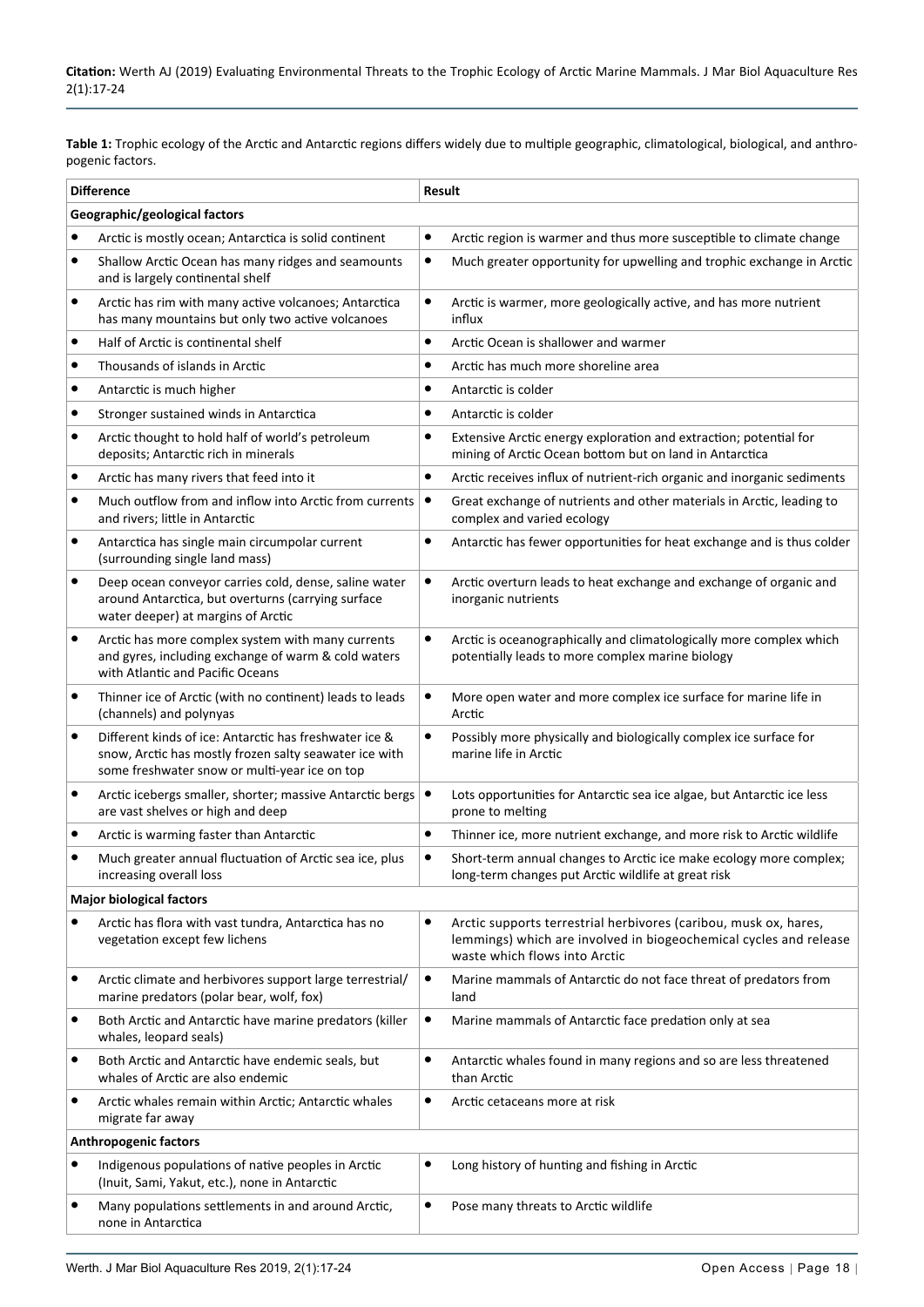| Arctic divided into territories owned by different<br>countries; Antarctica has different sovereign claims but<br>is shared resource with collaborative treaty | Increasingly competitive claims to natural and other resources of<br>Arctic               |
|----------------------------------------------------------------------------------------------------------------------------------------------------------------|-------------------------------------------------------------------------------------------|
| Proximity to major population centers around Arctic<br>leads to shipping lanes                                                                                 | High risk of vessel traffic (noise pollution, ship strikes, waste) for Arctic<br>wildlife |
| Antarctic stations focused mainly on research, but<br>Arctic focus on research, military outposts, energy<br>exploration                                       | Greater threat to wildlife of Arctic                                                      |
| Similar ozone holes, but closer factories and<br>populations mean more acid rain and air/water<br>pollution in Arctic                                          | Greater threat to wildlife of Arctic                                                      |
| Great effort to obtain oil and gas present in Arctic                                                                                                           | Much more energy exploration and extraction in Arctic vs. Antarctic                       |
| Potentially rich mineral deposits within rock of<br>Antarctic continent and on/under Arctic Ocean seabed                                                       | Mining and mineral extraction possibly poses much more risk in Arctic                     |
| Ecotourism growing in both Arctic and Antarctic but<br>easier in Arctic region                                                                                 | Tourism can educate but also poses high environmental risk to Arctic                      |
|                                                                                                                                                                |                                                                                           |

<span id="page-2-0"></span>**Table 2**: Marine mammals found exclusively or commonly in the Arctic.

| Taxa                                      | <b>Arctic distribution</b> |  |  |
|-------------------------------------------|----------------------------|--|--|
| Order Cetacea, Suborder Mysticeti         |                            |  |  |
| Family Balaenidae                         |                            |  |  |
| Bowhead whale, Balaena mysticetus         | Year-round Arctic          |  |  |
| <b>Family Eschrichtiidae</b>              |                            |  |  |
| Gray whale, Eschrichtius robustus         | <b>Frequent Arctic</b>     |  |  |
| Family Balaenopteridae                    |                            |  |  |
| Blue whale, Balaenoptera musculus         | <b>Occasional Arctic</b>   |  |  |
| Fin whale, Balaenoptera physalus          | <b>Occasional Arctic</b>   |  |  |
| Humpback whale, Megaptera<br>novaeangliae | Occasional Arctic          |  |  |
| Order Cetacea, Suborder Odontoceti        |                            |  |  |
| <b>Family Monodontidae</b>                |                            |  |  |
| Beluga whale, Delphinapterus leucas       | Year-round Arctic          |  |  |
| Narwhal, Monodon monoceros                | Year-round Arctic          |  |  |
| <b>Family Physeteridae</b>                |                            |  |  |
| Sperm whale, Physeter macrocephalus       | <b>Occasional Arctic</b>   |  |  |
| <b>Family Delphinidae</b>                 |                            |  |  |
| Killer whale, Orcinus orca                | Frequent Arctic            |  |  |
| <b>Family Phocoenidae</b>                 |                            |  |  |
| Harbor porpoise, Phocoena phocoena        | Frequent Arctic            |  |  |
| <b>Order Carnivora</b>                    |                            |  |  |
| Family Ursidae                            |                            |  |  |
| Polar bear, Ursus maritimus               | Year-round Arctic          |  |  |
| <b>Family Odobenidae</b>                  |                            |  |  |
| Walrus, Odobenus rosmarus                 | Year-round Arctic          |  |  |
| <b>Family Phocidae</b>                    |                            |  |  |
| Bearded seal, Erignathus barbatus         | Year-round Arctic          |  |  |
| Grey seal, Halichoerus grypus             | <b>Frequent Arctic</b>     |  |  |
| Harbor seal, Phoca vitulina               | Arctic and subarctic       |  |  |
| Harp seal, Pagophilus groenlandicus       | Arctic and subarctic       |  |  |
| Hooded seal, Cystophora cristata          | Arctic and subarctic       |  |  |
| Ribbon seal, Histriophoca fasciata        | Arctic and subarctic       |  |  |

| Ringed seal, Pusa hispida  | Year-round Arctic    |
|----------------------------|----------------------|
| Spotted seal, Phoca largha | Arctic and subarctic |

**Note:** other species of whales, dolphins, porpoises, and seals occasionally visit the Arctic but are rarely found there.

ra-Laptev complex north of western and central Russia, the Pacific Arctic stretching from Siberia to Alaska, and the Beaufort Sea north of Alaska and western Canada.

Altogether, the Arctic Ocean is unusual in that fully half of its area is made up of continental shelves, far more than is the case for the Southern, Indian, and North & South Atlantic and Pacific Oceans. The Arctic Ocean contains many ridges, rises and shelves with plains, plateaus, and escarpments; it has many troughs, holes, and trenches (up to 5700 m deep), with extensive basins averaging 3,000- 4,000 m in depth. It includes numerous active volcanoes, especially around its southern edges, and it has multiple large rivers that carry nutrients and other sediments into its basin [\[11-](#page-6-3)[14\]](#page-6-4). There are several competing territorial claims, some settled and others disputed, for Arctic lands and waters and many energy prospects, especially for oil and gas fields. This is not surprising given that half of the world's petroleum deposits are estimated to lie within the Arctic, but there are also prospects for other sources including wind and tidal energy ([Table 1\)](#page-1-0).

# **Arctic Marine Life**

Diverse invertebrates, fishes, and birds comprise a major portion of Arctic marine organisms, but mammals are among the most prominent and ecologically important animals of the Arctic, both in the sea ([Table 2](#page-2-0)) and on land, including the Arctic hare (*Lepus arcticus*), Arctic fox (*Vulpes lagopus*), caribou (*Rangifer tarandus*), and musk ox (*Ovibos moschatus*), and lemmings of several species and genera. Of the marine mammals that spend considerable time in the Arctic, seven species are endemic (found only in this region): The bowhead whale, beluga whale, narwhal, walrus, bearded seal, ringed seal, and polar bear. Other marine mammals, notably four other seal species (harp, hooded, ribbon, and spotted seals), are non-endem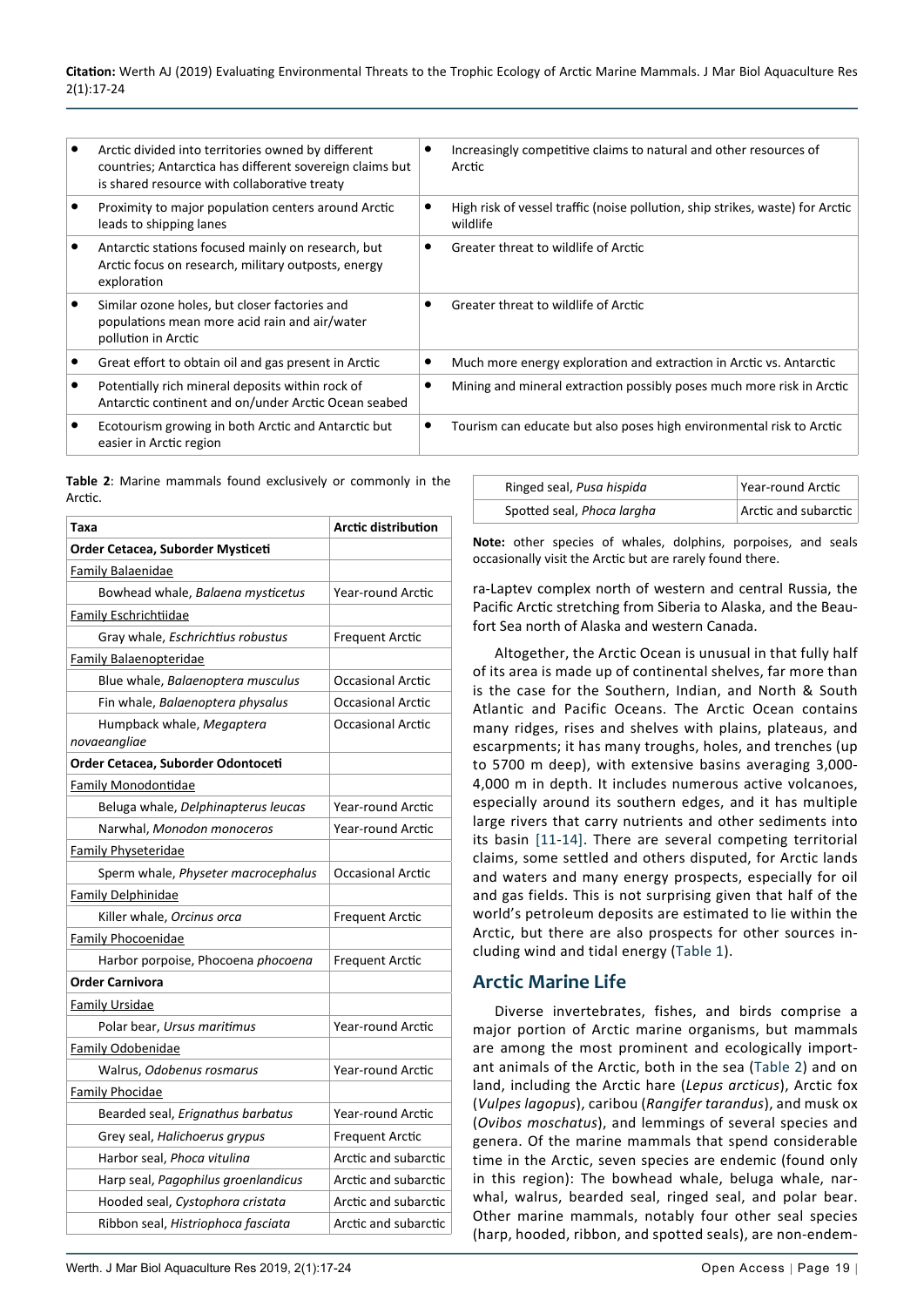ic but found exclusively in the Arctic and subarctic regions, and additional baleen and toothed whales (gray and killer whales, respectively) are commonly found in Arctic waters ([Table 2\)](#page-2-0).

Many of the environmental dangers that threaten the Arctic [\[1](#page-6-0)[,4,](#page-6-12)[7,](#page-6-13)[11\]](#page-6-3) also pose grave risk to the Antarctic [[10](#page-6-2)] ([Table 1\)](#page-1-0). However, the Arctic is more vulnerable, particularly for marine life, for at least two reasons. First and foremost, a solid terrestrial continent lies at the heart of the Antarctic. In contrast, there is no land at the North Pole. Much of the Arctic above 70 °N latitude is open water (apart from portions of Greenland, Ellesmere Island, and Franz Josef Land), with little land above 80 °N. Second, there is a greater human impact in the northern relative to southern polar region due to more settlement, transit, and economic activity in the Northern Hemisphere [\[11\]](#page-6-3). This is of course due to the larger current and historical human population of the north, which in turn is probably largely due to the far greater landmass of the Northern Hemisphere. This means that even though the center of the Antarctic is a frozen land, there is - because of the lesser amount of land in the Southern Hemisphere - a vast, circumpolar Southern Ocean where much marine life flourishes, and is at risk. Thus the Antarctic too faces many environmental threats, some of which threaten the Arctic. However, there are fewer marine mammals endemic to the southern polar region: just four species of phocid seals (Ross, Weddell, crabeater, and leopard seals) and no baleen or toothed whales found exclusively or most always around Antarctica ([Table 2\)](#page-2-0).

These and other geographic factors [\(Table 1\)](#page-1-0) - such as the profusion of thousands of islands scattered across the Arctic, and the greater frequency of air and other pollution in the Northern Hemisphere due to the higher human population and economic activity from factories - render the Arctic especially vulnerable to environmental damage. Finally, although no part of the world is immune to grave environmental threats from pollution, habitat destruction, and climate change, the fact that the Arctic has historically been seen as an untapped pristine wilderness means that it has become a welcome target for tourism, exploration, and economic activity, while at the same time perhaps attracting less attention from conservation groups than tropical rain forests and reefs. Few people, including many scientists, understand how threatened the Arctic realm has become, and how it is in fact even more vulnerable to climate change and other transformative dangers than habitats at lower latitudes [\[1](#page-6-0)].

Couple this danger with the fact that polar regions are, because of their extreme seasonality, at times the most productive places on Earth (in terms of carbon capture and fixation per unit area), and one begins to see why the Arctic demands close scrutiny and protection [[1](#page-6-0)-[11](#page-6-3)].

The fragile simplicity of polar seas, often involving just two steps in a trophic chain [[12](#page-6-5)-[14](#page-6-4)], highlights their remarkable productivity but also their vulnerability to environmental damage [\[15](#page-6-8)-[20\]](#page-6-9). In the Southern Ocean, much of the energy is captured by a superabundant pennate diatom, *Fragilariopsis kerguelensis*, and this incredibly common phytoplankton becomes fodder for the superabundant zooplankton, the shrimp-like *Euphausia superba*, which in turn makes up nearly all of the diet of blue whales (*Balaenoptera musculus*) and other mysticetes. In the Arctic Ocean, there is a greater variety of phytoplankton (mostly diverse diatoms and dinoflagellates but also radiolarians, foraminiferans, etc.) which provide sustenance for diverse zooplankton, including many copepods, mysids, euphausiids, amphipods, and so on [\[12-](#page-6-5)[14\]](#page-6-4). The fragility of polar seas cannot be minimized, especially as many aspects are currently at great risk - such as the abundant algae which grows on the lower (underwater) surface of sea ice [\[21-](#page-6-6)[23\]](#page-6-7), which is now melting at accelerated rates [[15](#page-6-8)-[20](#page-6-9)]. Studies are currently underway to determine the threats to Arctic wildlife posed by melting ice [\[24](#page-6-10)[,25\]](#page-6-11). It might initially be assumed that the melting of ice and freeing up of more waterways might be a boon to Arctic marine mammals, particularly as it could lead to higher growth of plankton. However, the loss of plankton associated with sea ice might counterbalance the benefits of open seas. At the same time, this would lead to greater Arctic vessel traffic - especially of tanker and freighter ships through the fabled "Northwest Passage", which would cut East-West distances tremendously - would presumably decrease passage through the Panama and Suez Canals but amplify effects of environmental change in the Arctic. As Arctic albedo diminishes when highly reflective ice and snow melt and are replaced by darker, solar-absorbing ocean waters, the melting of the Arctic not only becomes a self-sustaining feedback loop but an ever-accelerating one [\[15](#page-6-8)[-20\]](#page-6-9).

This review summarizes current and projected threats, given current trends, to the trophic ecology (food, feeding method, foraging behavior, and digestive physiology) of marine mammal species that are found exclusively or commonly in the Arctic region ([Table 2](#page-2-0)). These threats, many of which are anthropogenic in origin, have been categorized in [Table 3.](#page-4-0) Some threats outlined in [Table 3](#page-4-0) pose a direct menace to marine mammals' trophic ecology by threatening the anatomy, physiology, ecology, or behavior of feeding; others pose an indirect threat by threatening, for example, prey species. Many relevant aspects of the biology of Arctic organisms, including their exceptionally long lifespans and dependence on thick blubber, have been documented in scientific literature yet overlooked in terms of risks posed by environmental threats to trophic ecology.

# **Distinct Threats to Arctic Marine Life**

Many threats to Arctic wildlife have been well documented ([Table 3](#page-4-0)); some of these risks apply to habitats all over the globe, including climate change, increased economic development and energy exploration, habitat degradation, loss of biodiversity, and many forms of pollution (air, water, soil, noise, etc.). For example, one highly publicized threat - the melting and loss of sea ice - poses direct and indirect threats to marine mammals of both Arctic and Antarctic polar regions, in that they depend directly on ice (for numerous ac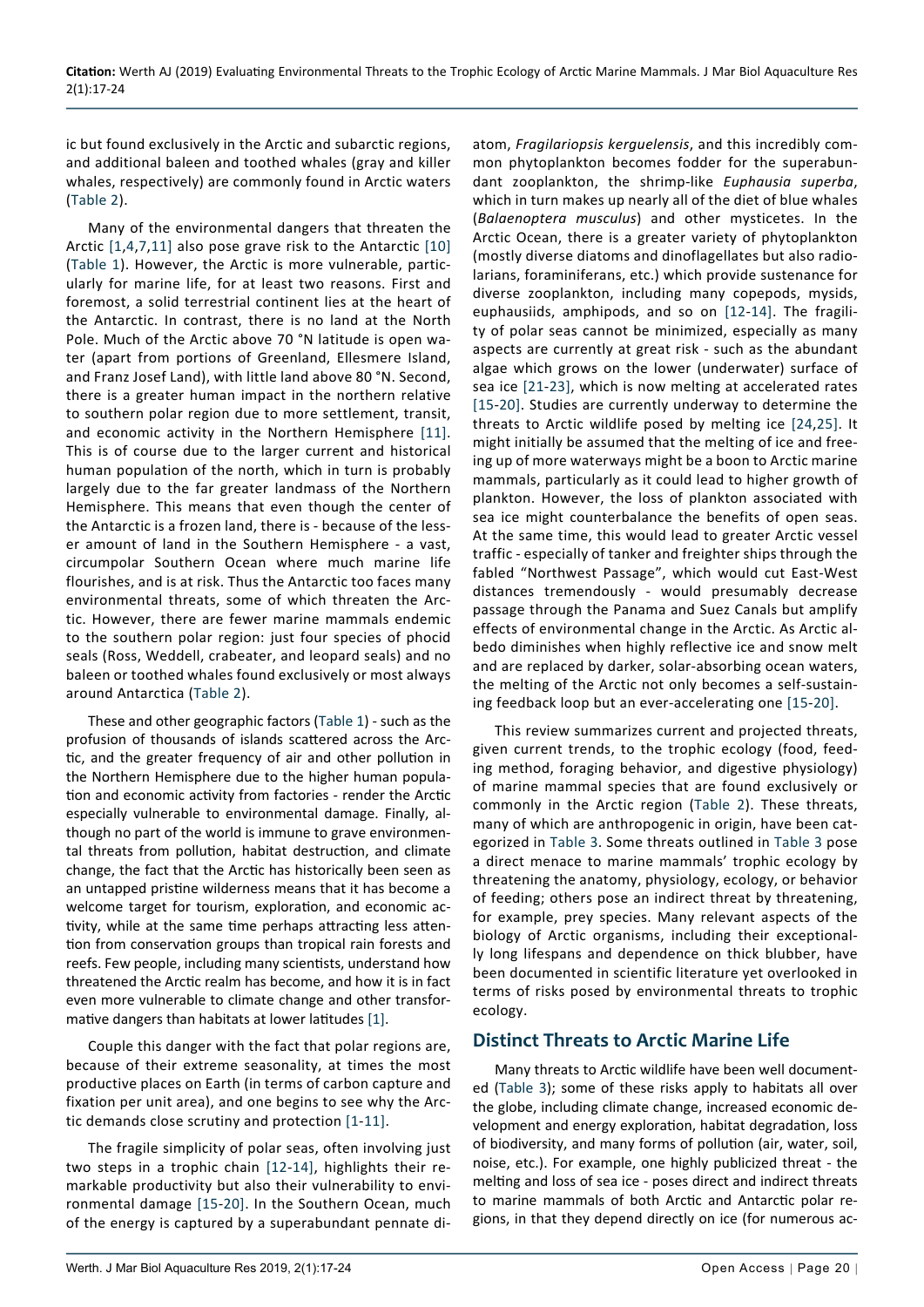<span id="page-4-0"></span>**Table 3:** Major environmental threats to Arctic marine mammals summarized by category. This is not an exhaustive list but includes documented risks as well as those (especially arising from unique aspects of Arctic wildlife biology) that have to date received little research scrutiny.

| Causes                                                         | Consequences                                                                   |  |  |
|----------------------------------------------------------------|--------------------------------------------------------------------------------|--|--|
| Threats derived from Arctic Ocean geography & topography       |                                                                                |  |  |
| A1: Relatively shallow depth of Arctic Ocean                   | Easy for sediments to get into trophic web                                     |  |  |
| A2: Relatively small area of Arctic Ocean                      | Easy for sediments to get into trophic web                                     |  |  |
| A3: Proximity to major human population centers and ports      | More people, more risk                                                         |  |  |
| A3a: Increased vessel traffic                                  | More pollutant damage                                                          |  |  |
| A3al: Increased risk of ship strikes                           | Whales risk being struck                                                       |  |  |
| A3aII: Increased risk of vessel noise                          | Noise risk to cetaceans                                                        |  |  |
| A3aIII: Increased disturbance from vessels & aircraft          | Air & water pollution                                                          |  |  |
| A3alv: Increased pollution/waste from vessels & aircraft       | Air & water pollution                                                          |  |  |
| A3b: Increased offshore oil & gas exploration                  | High risk of pollution                                                         |  |  |
| A3bI: Increased risk of noise from seismic testing             | Noise risk to cetaceans                                                        |  |  |
| A3bI: Increased risk of petroleum spills at wells              | Oil damage to fauna                                                            |  |  |
| A3bI: Increased risk of petroleum spills from transport        | Oil damage to fauna                                                            |  |  |
| A3bI: Risk from other energy capture (wind, tidal, etc.)       | Threats at sea surface                                                         |  |  |
| A3c: Increased commercial fishing in Arctic                    | Marine mammal bycatch, plus loss of prey                                       |  |  |
| A3d: Increased coastal development in Arctic                   | Coastal pollution, habitat loss                                                |  |  |
| A3e: Increased tourism in Arctic                               | Pollution, energy use                                                          |  |  |
| A3f: Increased deep sea mining in Arctic                       | Stirring up sediments etc.                                                     |  |  |
| A3fI: Increased risk of chemical contamination                 | Chemical pollution                                                             |  |  |
| A3fII: Weakened immune system                                  | Higher risk of disease                                                         |  |  |
| A3fIII: Increased risk of disease                              | Morbidity & mortality                                                          |  |  |
| Threats derived from changing Arctic climate                   |                                                                                |  |  |
| B1: Rise in sea surface temperature                            | Direct and indirect risk to marine mammals & prey                              |  |  |
| B2: Sea level rise                                             | Melting ice, habitat loss                                                      |  |  |
| B3: Melting of sea ice                                         | Change in water salinity                                                       |  |  |
| B3a: Reduction in snow & sea ice cover                         | Predator/prey habitat loss                                                     |  |  |
| B3a1: Direct habitat loss                                      | Less ice for resting, molting, hunting, denning, reproduction,<br>refuge, etc. |  |  |
| B3b: Thinner sea ice                                           | Less algae, less habitat                                                       |  |  |
| B3c: Fewer polynyas and leads                                  | Harder for marine mammals to find food                                         |  |  |
| B3d: More open water                                           | Less ice habitat for marine mammals & prey                                     |  |  |
| B3e: Reduction in ocean salinity                               | Changes to physiology & prey abundance                                         |  |  |
| B3f: Alteration of deep ocean conveyor                         | Altered nutrient cycling and turnover                                          |  |  |
| B4: Melting of permafrost around Arctic Ocean boundaries       | More runoff of nutrients                                                       |  |  |
| B4: Changes in prey species abundance                          | Less food for mammals                                                          |  |  |
| B5: Changes in prey species distribution                       | Harder to access food                                                          |  |  |
| B5a: Alteration of predator-prey relationships                 | Need to find other food                                                        |  |  |
| B6: Ocean acidification                                        | Changes to physiology of marine mammals & prey                                 |  |  |
| B7: Longer seasons of open water                               | Habitat loss, less prey                                                        |  |  |
| Threats related to biology of Arctic marine mammals            |                                                                                |  |  |
| C1: Heavy reliance on blubber for energy acquisition & storage | Many contaminants are stored in adipose tissue                                 |  |  |
| C1a: Arctic whales & seals have exceptionally thick blubber    | High bioaccumulation risk, esp. over lifespan                                  |  |  |
| C1b: Polar bears feed almost exclusively on blubber of prey    | Biomagnification in bears                                                      |  |  |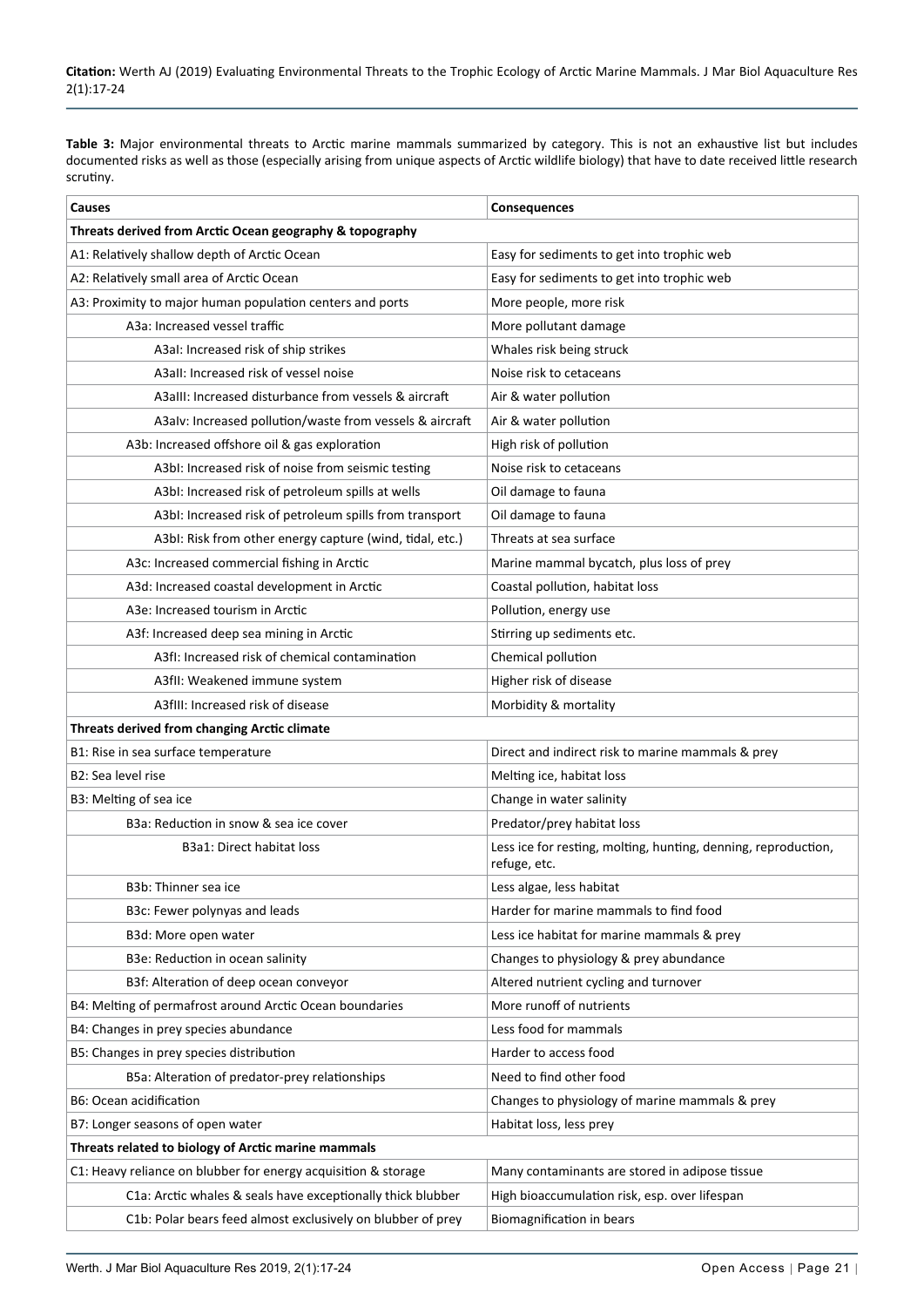**Citation:** Werth AJ (2019) Evaluating Environmental Threats to the Trophic Ecology of Arctic Marine Mammals. J Mar Biol Aquaculture Res 2(1):17-24

| C2: Unusually long lifespan                               | Bowheads live >> 100 yrs                                                                   |
|-----------------------------------------------------------|--------------------------------------------------------------------------------------------|
| C <sub>2</sub> a: slow growth rate                        | Young animals grow slowly, putting them at high risk                                       |
| C2b: slow reproductive rate                               | Low fecundity and fragile reproductive biology                                             |
| C3: Extreme seasonality of habitat                        | Short summer feeding season and need to shelter during winter                              |
| C4: Less migration than austral (southern) marine mammals | Bowheads, narwhals, and belugas remain in Arctic, placing<br>them at risk                  |
| C5: Thermoregulation is essential                         | Bodies with less surface area have high volume to store<br>nutrients but also contaminants |

tivities including resting, molting, reproduction and denning, and hunting for or refuge from predators) and also depend indirectly on ice for the plankton they eat or the fish or other animals that feed on plankton.

Ice is known to be a "food factory" for polar regions [[21](#page-6-6)-[23](#page-6-7)]. Research studies have shown that loss of Arctic sea ice has contributed to declines in the abundance as well as body size of the fatty copepods that whales and other Arctic animals depend on [[8](#page-6-15)[,14](#page-6-4)-[18\]](#page-6-16). Reductions have also been documented in the benthic bivalves that walruses feed on, and the benthic crabs, urchins, and other macroinvertebrates, or the demersal fishes, that seals feed on.

The melting not only of floating land-fast (AKA shore-fast) ice but also glaciers, icebergs, and permafrost [\[14](#page-6-4)[-21](#page-6-6)] is leading to other equally major and consequential outcomes for Arctic habitats and trophic webs. This melting is disrupting the thermohaline circulation of the global ocean. It is leading to release of carbon dioxide trapped in permafrost - one of the world's largest and most important carbon sinks. Such threats rightly attract much attention.

However, other environmental threats are both more specific to the Arctic and also less well known, in part because they involve unique aspects of Arctic biology. These distinct factors [\(Table 3](#page-4-0)) include special emphasis among Arctic animals (large and small) on thermoregulation, and thus a crucial effect of body size and surface-to-volume ratio so as to minimize heat loss in endotherms [[26](#page-6-14)]. The unusually long lifespan of Arctic invertebrate and vertebrate animals (from clams and jellyfish to the bowhead whale and Greenland shark) render these polar species much more susceptible to environmental threats in many ways [[27](#page-6-17)]. First, the slow growth rate puts them at increased risk. The slow reproduction rate generally leads to low fecundity and puts pressure on small broods of young organisms. The long lifespan also increases the likelihood of contaminating toxins or heavy metals accumulating and magnifying in the bodily tissues of Arctic fauna [[28](#page-7-11)-[34](#page-7-12)].

This bioaccumulation risk [[35\]](#page-7-6) is further magnified by the fact that Arctic marine mammals, more than those in the world's other oceans, depend extensively on thick blubber layers to survive, whether in the case of the whales and seals that need them as insulation to avoid radiative heat loss, or as predators like the polar bear which are known to feed almost exclusively on the blubber layers of seals and cetaceans when food is plentiful. Polar bears prefer blubber as a food source because it provides energy-dense calories [\[35\]](#page-7-6). Cetaceans and pinnipeds also use thick blubber for streamlining their bodies and to a great extent for storing nutrients for the long periods when food is unavailable [[26\]](#page-6-14).

This last consideration - the transient availability of food in the Arctic - is another key aspect of polar biology placing Arctic fauna at risk [[36](#page-7-0)-[39](#page-7-1)]. More so than other wildlife, Arctic marine mammals must feed during brief periods when food is available, then sustain their bodies for extended periods during the dark boreal winter. In the Antarctic, many marine mammals (especially toothed and baleen cetaceans) are not endemic to the region but migrate long distances to lower latitudes during the austral winter. Northern cetaceans including gray and bowhead whales do migrate, but bowheads - like narwhals and beluga whales - never leave the Arctic, placing them at greater risk from a plethora of environmental threats.

# **Relevance of Arctic Trophic Ecoology**

Many biologists use the term "trophic ecology" to refer solely to exchange of nutrients within food webs [[40](#page-7-2)-[42](#page-7-3)]. In the broader sense used here - referring not only to diet but also to feeding method, foraging behavior, and digestive physiology [\[43](#page-7-4)-[49](#page-7-5)] - Arctic marine mammals face other special risks.

For example, the ingestion of contaminants (heavy metals or chemicals such as chlorinated or brominated compounds) pose extreme dangers to Arctic marine mammals not only due to their thick blubber [[26](#page-6-14),[35](#page-7-6)] that accumulates over a long life time, but due to the shallow nature of the Arctic Ocean, with much upwelling of turnover and influx of chemicals from rivers and melting permafrost and glaciers [[1](#page-6-0),[24](#page-6-10)].

In terms of foraging for prey, the proliferation of chemicals in Arctic seas puts the ability of marine mammals to locate and capture food at risk [[50\]](#page-7-7). The dimethyl sulfide (DMS) they are presumed to use as an olfactory cue can be diminished or overwhelmed by other chemicals, and the olfactory abilities of hunters can also be damaged. The special tissues that organisms use to capture and process prey [[50](#page-7-7)], especially the oral baleen filter of mysticete whales, may be at risk from oil spills [[51\]](#page-7-8), plastic accumulation [\[51\]](#page-7-8), and even changes in ocean acidification [[52](#page-7-9)- [54](#page-7-10)]. Changes in the thermal properties of the Arctic Ocean may lead to more frequent storms and to different water circulation patterns, interrupting key ecological and behavioral patterns that whales and seals depend on to find the precious calories that sustain them through long Arctic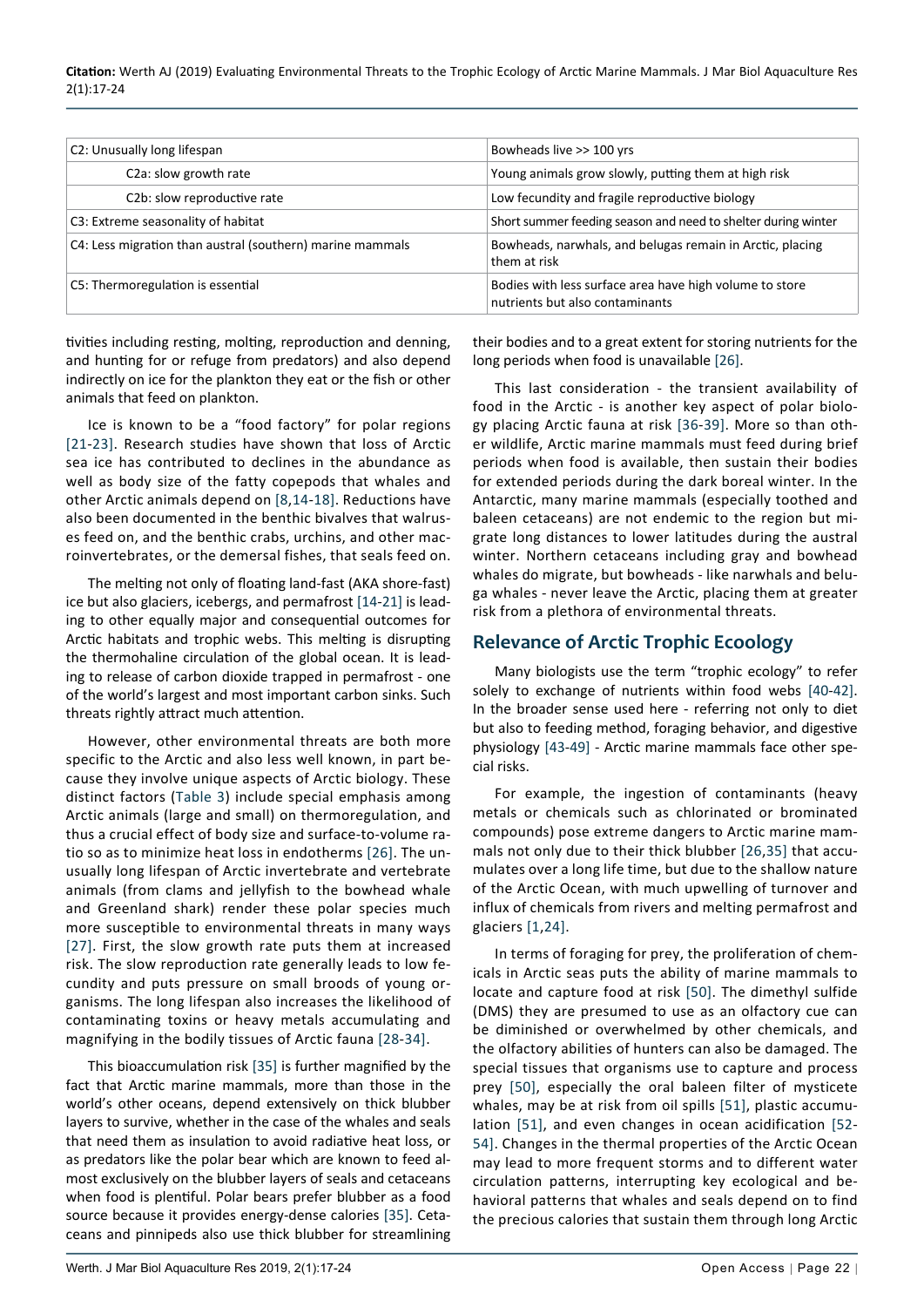**Citation:** Werth AJ (2019) Evaluating Environmental Threats to the Trophic Ecology of Arctic Marine Mammals. J Mar Biol Aquaculture Res 2(1):17-24

### winters [[55\]](#page-7-13).

# **Conclusions**

Many Arctic marine mammals are already endangered (e.g., the bowhead whale, *Balaena mysticetus*) and can ill afford to face an onslaught of numerous other natural and human-induced threats that place not only their population size but indeed the species' very existence in doubt. Greater awareness of the distinct threats specifically targeting Arctic marine mammals is needed, as are more extensive oceanographic exploration of Arctic seas and detailed, focused research investigation of Arctic wildlife biology. Given the escalating nature of Arctic environmental dangers - with, for example, melting of polar sea ice rapidly accelerating in a vicious cycle due to greater solar absorption - there is little time to be lost in recognizing and combatting these severe environmental threats.

As future analysts and investigators evaluate both the likelihood and the potential magnitude of these and other diverse environmental threats to Arctic habitats, it is strongly recommended that they bear in mind not only general environmental risks but also those dangers specifically applicable to the Arctic due to its unique combination of geographic, climatological, and biological conditions and constraints. As apex predators of pelagic and littoral coastal habitats, marine mammals of the Arctic, including numerous endemic toothed and baleen whales, seals, and the polar bear, face grave risks related to food, feeding methods and mechanisms, foraging behaviors, and digestive physiology, all of which together make Arctic marine mammal trophic ecology a chief area of concern and future study.

## **References**

- <span id="page-6-0"></span>1. [CAFF: Conservation of Arctic Flora and Fauna \(2017\) Marine](https://www.arlis.org/docs/vol1/M/987005384.pdf)  [Mammals. In: RH Meehan, S Belikov, G Desportes, SH Ferguson,](https://www.arlis.org/docs/vol1/M/987005384.pdf)  [KM Kovacs, KL Laidre, GB Stenson, PO Thomas, F Ugarte, D Von](https://www.arlis.org/docs/vol1/M/987005384.pdf)[graven, State of the arctic marine biodiversity report. CAFF Sec](https://www.arlis.org/docs/vol1/M/987005384.pdf)[retariat, Akureyri, Iceland.](https://www.arlis.org/docs/vol1/M/987005384.pdf)
- 2. [Moore SE, Kuletz KJ \(2019\) Marine birds and mammals as eco](https://www.sciencedirect.com/science/article/pii/S0967064518301966)[system sentinels in and near distributed biological observatory](https://www.sciencedirect.com/science/article/pii/S0967064518301966)  [regions: An abbreviated review of published accounts and rec](https://www.sciencedirect.com/science/article/pii/S0967064518301966)[ommendations for integration to ocean observatories. Deep Sea](https://www.sciencedirect.com/science/article/pii/S0967064518301966)  [Res Pt II 162: 211-217.](https://www.sciencedirect.com/science/article/pii/S0967064518301966)
- 3. [Davidson AD, Boyer AG, Kim H, et al. \(2012\) Drivers and hotspots](https://www.pnas.org/content/109/9/3395)  [of extinction risk in marine mammals. PNAS 109: 3395-3400.](https://www.pnas.org/content/109/9/3395)
- <span id="page-6-12"></span>4. [Huntington HP \(2009\) A preliminary assessment of threats to](https://ideas.repec.org/a/eee/marpol/v33y2009i1p77-82.html)  [arctic marine mammals and their conservation in the coming de](https://ideas.repec.org/a/eee/marpol/v33y2009i1p77-82.html)[cades. Mar Policy 33: 77-82.](https://ideas.repec.org/a/eee/marpol/v33y2009i1p77-82.html)
- 5. [Clark A, Harris CM \(2003\) Polar marine ecosystems: major](https://www.cambridge.org/core/journals/environmental-conservation/article/polar-marine-ecosystems-major-threats-and-future-change/01B8E2CE870E04748B77D4B80B6195DB)  [threats and future change. Envtl Conserv 30: 1-25.](https://www.cambridge.org/core/journals/environmental-conservation/article/polar-marine-ecosystems-major-threats-and-future-change/01B8E2CE870E04748B77D4B80B6195DB)
- 6. [Stirling I, Calvert W \(1983\) Environmental threats to marine](https://www.cambridge.org/core/journals/polar-record/article/evironmental-threats-to-marine-mammals-in-the-canadian-arctic/473507836FADEEFBF9F76B27E47B1856)  [mammals in the Canadian Arctic. Polar Rec 21: 433-449.](https://www.cambridge.org/core/journals/polar-record/article/evironmental-threats-to-marine-mammals-in-the-canadian-arctic/473507836FADEEFBF9F76B27E47B1856)
- <span id="page-6-13"></span>7. [Nilsson A \(1997\) Arctic pollution issues: A state of the arctic en](https://www.amap.no/documents/download/79/inline)[vironment report. Arctic Monitoring and Assessment Program](https://www.amap.no/documents/download/79/inline)  [\(AMAP\), Oslo, Norway.](https://www.amap.no/documents/download/79/inline)
- <span id="page-6-15"></span>8. [Bossart GD \(2010\) Marine mammals as sentinel species for](https://www.ncbi.nlm.nih.gov/pubmed/21160025)

<span id="page-6-1"></span>[oceans and human health. Vet Pathol 48: 676-690.](https://www.ncbi.nlm.nih.gov/pubmed/21160025)

- 9. Macdonald R (2005) Climate change, risks and contaminants: a perspective from studying the Arctic. Human and ecological risk assessment. 11: 1099-1104.
- <span id="page-6-2"></span>10. [Bennett JR, Shaw JD, Terauds A, et al. \(2015\) Polar lessons](https://espace.library.uq.edu.au/data/UQ_368277/UQ368277_OA.pdf?Expires=1569390873&Key-Pair-Id=APKAJKNBJ4MJBJNC6NLQ&Signature=XLWu4mJ~JgRvimIAo4m~2At0RQVvo196LiplRH1oKaXEEKX1ShqJPULsgP-sKzcWJjReKY0zAnf68BVXrsIFyM0s2OXYIzQhbi686ZR0lGBN5YB4qd~Bn~bXaXaIo6Sdyn)  [learned: Long-term management based on shared threats in](https://espace.library.uq.edu.au/data/UQ_368277/UQ368277_OA.pdf?Expires=1569390873&Key-Pair-Id=APKAJKNBJ4MJBJNC6NLQ&Signature=XLWu4mJ~JgRvimIAo4m~2At0RQVvo196LiplRH1oKaXEEKX1ShqJPULsgP-sKzcWJjReKY0zAnf68BVXrsIFyM0s2OXYIzQhbi686ZR0lGBN5YB4qd~Bn~bXaXaIo6Sdyn)  [Arctic and Antarctic environments. Front Ecol & Envt 13: 316-](https://espace.library.uq.edu.au/data/UQ_368277/UQ368277_OA.pdf?Expires=1569390873&Key-Pair-Id=APKAJKNBJ4MJBJNC6NLQ&Signature=XLWu4mJ~JgRvimIAo4m~2At0RQVvo196LiplRH1oKaXEEKX1ShqJPULsgP-sKzcWJjReKY0zAnf68BVXrsIFyM0s2OXYIzQhbi686ZR0lGBN5YB4qd~Bn~bXaXaIo6Sdyn) [324.](https://espace.library.uq.edu.au/data/UQ_368277/UQ368277_OA.pdf?Expires=1569390873&Key-Pair-Id=APKAJKNBJ4MJBJNC6NLQ&Signature=XLWu4mJ~JgRvimIAo4m~2At0RQVvo196LiplRH1oKaXEEKX1ShqJPULsgP-sKzcWJjReKY0zAnf68BVXrsIFyM0s2OXYIzQhbi686ZR0lGBN5YB4qd~Bn~bXaXaIo6Sdyn)
- <span id="page-6-3"></span>11. [Laidre KL, Stern H, Kovacs KM, et al. \(2015\) Arctic marine mam](https://www.ncbi.nlm.nih.gov/pubmed/25783745)[mal population status, sea ice habitat loss, and conservation rec](https://www.ncbi.nlm.nih.gov/pubmed/25783745)ommendations for the 21<sup>st</sup> [century. Conserv Biol 29: 724-737.](https://www.ncbi.nlm.nih.gov/pubmed/25783745)
- <span id="page-6-5"></span>12. [Grebmeier JM, Frey KE, Cooper LW, et al. \(2018\) Trends in ben](https://tos.org/oceanography/article/trends-in-benthic-macrofaunal-populations-seasonal-sea-ice-persistence-and)[thic macrofaunal populations, seasonal sea ice persistence, and](https://tos.org/oceanography/article/trends-in-benthic-macrofaunal-populations-seasonal-sea-ice-persistence-and)  [bottom water temperatures in the Bering Strait region. Ocean](https://tos.org/oceanography/article/trends-in-benthic-macrofaunal-populations-seasonal-sea-ice-persistence-and)[ogr 31: 136-151.](https://tos.org/oceanography/article/trends-in-benthic-macrofaunal-populations-seasonal-sea-ice-persistence-and)
- 13. [Hobson KA, Welch HE \(1992\). Determination of trophic relation](https://www.int-res.com/articles/meps/84/m084p009.pdf)ships within a high Arctic marine food web using  $δ$ <sup>13</sup> C and  $δ$ <sup>15</sup> N [analysis. Mar Ecol Progr Ser 84: 9-18.](https://www.int-res.com/articles/meps/84/m084p009.pdf)
- <span id="page-6-4"></span>14. [Hoekstra PF, Dehn LA, George JC, et al. \(2002\) Trophic ecology](http://nativescience.org/assets/documents/nutrition and food/bowhead isotope paper cjz (2002)2.pdf)  of bowhead whales (*Balaena mysticetus*[\) compared with that of](http://nativescience.org/assets/documents/nutrition and food/bowhead isotope paper cjz (2002)2.pdf)  [other Arctic marine biota as interpreted from carbon-, nitrogen-,](http://nativescience.org/assets/documents/nutrition and food/bowhead isotope paper cjz (2002)2.pdf)  [and sulfur-isotope signatures. Can J Zool 80: 223-231.](http://nativescience.org/assets/documents/nutrition and food/bowhead isotope paper cjz (2002)2.pdf)
- <span id="page-6-8"></span>15. [Learmonth JA, MacLeod CD, Vasquez MBS, et al. \(2006\) Potential](https://abdn.pure.elsevier.com/en/publications/potential-effects-of-climate-change-on-marine-mammals)  [effects of climate change on marine mammals. Oceanogr Mar](https://abdn.pure.elsevier.com/en/publications/potential-effects-of-climate-change-on-marine-mammals)  [Biol Ann Rev 44: 431-464.](https://abdn.pure.elsevier.com/en/publications/potential-effects-of-climate-change-on-marine-mammals)
- 16. [Moore SE, Huntington HP \(2008\) Arctic marine mammals and](https://esajournals.onlinelibrary.wiley.com/doi/full/10.1890/06-0571.1)  [climate change: Impacts and resilience. Ecol Appl 18: 157-165.](https://esajournals.onlinelibrary.wiley.com/doi/full/10.1890/06-0571.1)
- 17. [Simmonds MP, Isaac SJ \(2007\) The impacts of climate change](https://www.cambridge.org/core/journals/oryx/article/impacts-of-climate-change-on-marine-mammals-early-signs-of-significant-problems/B105EB0556C8CD009845D3350C7E7B8A)  [on marine mammals: Early signs of significant problems. Oryx](https://www.cambridge.org/core/journals/oryx/article/impacts-of-climate-change-on-marine-mammals-early-signs-of-significant-problems/B105EB0556C8CD009845D3350C7E7B8A)  [41: 19-26.](https://www.cambridge.org/core/journals/oryx/article/impacts-of-climate-change-on-marine-mammals-early-signs-of-significant-problems/B105EB0556C8CD009845D3350C7E7B8A)
- <span id="page-6-16"></span>18. [Burek KA, Gulland FMD, O'Hara T \(2008\) Effects of climate](https://www.ncbi.nlm.nih.gov/pubmed/18494366)  [change on Arctic marine mammal health. Ecol Appl 18: 126-134.](https://www.ncbi.nlm.nih.gov/pubmed/18494366)
- 19. [Wang M, Overland JE \(2012\) A sea ice-free summer Arctic within](https://agupubs.onlinelibrary.wiley.com/doi/pdf/10.1029/2012GL052868)  [30 years: An update from CMIP5 models. Geophys Res Lett 39.](https://agupubs.onlinelibrary.wiley.com/doi/pdf/10.1029/2012GL052868)
- <span id="page-6-9"></span>20. [Ragen TJ, Huntington HP, Hovelsrud GK \(2008\) Conservation of](https://www.ncbi.nlm.nih.gov/pubmed/18494370)  [Arctic marine mammals faced with climate change. Ecol Appl 18:](https://www.ncbi.nlm.nih.gov/pubmed/18494370)  [166-174.](https://www.ncbi.nlm.nih.gov/pubmed/18494370)
- <span id="page-6-6"></span>21. Gradinger R (2009) Sea ice algae: Major contributors to primary production and algal biomass in the Chukchi and Beaufort Seas during May/June 2002. Deep Sea Research Pt II 56: 1201-1212.
- 22. [Mundy JC, Barber DG, Michel C \(2005\) Variability of snow and](https://www.semanticscholar.org/paper/Variability-of-snow-and-ice-thermal%2C-physical-and-Mundy-Barber/4fd75623ad26e8493b85d63371990555eec9b155)  [ice thermal, physical, and optical properties pertinent to sea ice](https://www.semanticscholar.org/paper/Variability-of-snow-and-ice-thermal%2C-physical-and-Mundy-Barber/4fd75623ad26e8493b85d63371990555eec9b155)  [algae biomass during spring. J Mar Syst 58: 107-120.](https://www.semanticscholar.org/paper/Variability-of-snow-and-ice-thermal%2C-physical-and-Mundy-Barber/4fd75623ad26e8493b85d63371990555eec9b155)
- <span id="page-6-7"></span>23. [Rysgaard S, Kuhl M, Glud RN, et al. \(2001\) Biomass, production,](https://www.int-res.com/abstracts/meps/v223/p15-26/)  [and horizontal patchiness of sea ice algae in a high-Arctic fjord.](https://www.int-res.com/abstracts/meps/v223/p15-26/)  [Mar Ecol Progr Ser 223: 15-26.](https://www.int-res.com/abstracts/meps/v223/p15-26/)
- <span id="page-6-10"></span>24. [Stirling I \(1980\) The biological importance of polynyas in the Ca](http://pubs.aina.ucalgary.ca/arctic/Arctic33-2-303.pdf)[nadian Arctic. Arctic 33: 303-315.](http://pubs.aina.ucalgary.ca/arctic/Arctic33-2-303.pdf)
- <span id="page-6-11"></span>25. [Eicken H \(2013\) Arctic sea ice needs better forecasts. Nature](https://www.nature.com/articles/497431a)  [497: 431-433.](https://www.nature.com/articles/497431a)
- <span id="page-6-14"></span>26. [Ford TJ, Werth AJ, George JC \(2013\) An intraoral thermoregula](https://www.ncbi.nlm.nih.gov/pubmed/23450839)[tory organ in the bowhead whale \(](https://www.ncbi.nlm.nih.gov/pubmed/23450839)*Balaena mysticetus*), the cor[pus cavernosum maxillaris. Anat Rec 296: 701-708.](https://www.ncbi.nlm.nih.gov/pubmed/23450839)
- <span id="page-6-17"></span>27. [George JC, Stimmelmayr R, Suydam R, et al. \(2016\) Severe bone](https://journals.plos.org/plosone/article?id=10.1371/journal.pone.0156753)  [loss as part of the life history strategy of bowhead whales. PLoS](https://journals.plos.org/plosone/article?id=10.1371/journal.pone.0156753)  [One 11: e0156753.](https://journals.plos.org/plosone/article?id=10.1371/journal.pone.0156753)